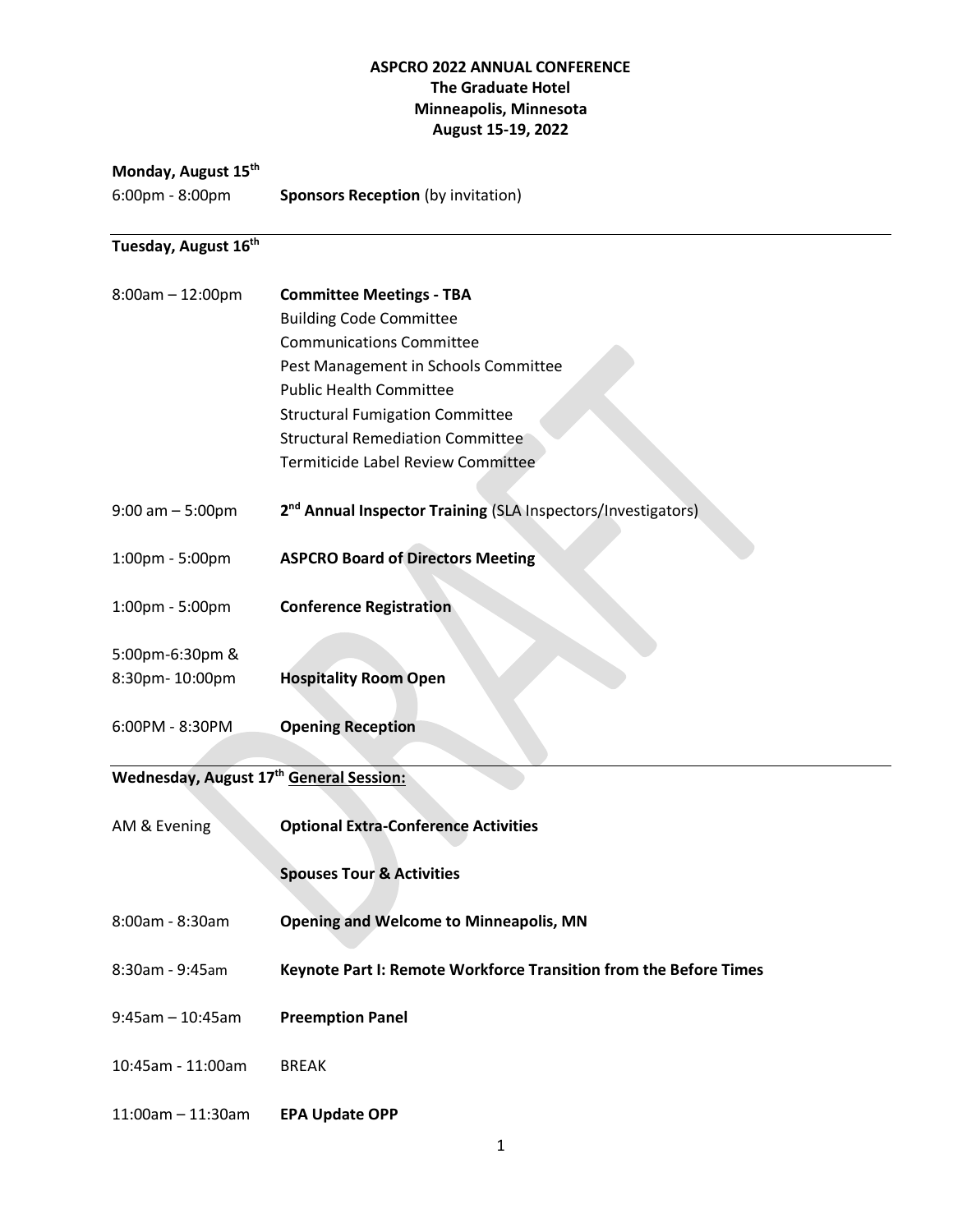# **ASPCRO 2022 ANNUAL CONFERENCE The Graduate Hotel Minneapolis, Minnesota August 15-19, 2022**

| $11:30am - 12:00pm$                           | <b>EPA Update OECA</b>                                            |  |  |  |  |
|-----------------------------------------------|-------------------------------------------------------------------|--|--|--|--|
| 12:00pm - 1:15pm                              | <b>LUNCH</b>                                                      |  |  |  |  |
|                                               | <b>Breakout Groups</b>                                            |  |  |  |  |
| 1:15pm - 2:00pm                               | Track 1 - Structural/Inspection/Detection: Bee Regulatory Update  |  |  |  |  |
|                                               | Track 2 - Public Health Pests: Residential Mosquito Misting       |  |  |  |  |
| $2:00$ pm – 2:45pm                            | Track 1 - Structural/Inspection/Detection: Bee Update (continued) |  |  |  |  |
|                                               | Track 2 - Public Health Pests: Pest Control Devices               |  |  |  |  |
| 2:45pm - 3:00pm                               | <b>BREAK</b>                                                      |  |  |  |  |
| $3:00$ pm $-3:45$ pm                          | <b>Polyurethane Spray Foam Issues Panel Discussion</b>            |  |  |  |  |
| 3:45pm - 5:00pm                               | Fumigants - SF Update on CAP                                      |  |  |  |  |
| 5:00pm-6:30pm &                               |                                                                   |  |  |  |  |
| 8:30pm-10:00pm                                | <b>Hospitality Room Open</b>                                      |  |  |  |  |
| $6:30$ pm $-9:30$ pm                          | <b>Top Golf Tournament</b>                                        |  |  |  |  |
| The Top Golf Tournament Located in the Hotel. |                                                                   |  |  |  |  |

| Thursday, August 18th             |                                          |
|-----------------------------------|------------------------------------------|
| $8:00am - 9:15am$                 | <b>Keynote: Part II</b>                  |
| $9:15$ am $-9:30$ am              | <b>BREAK</b>                             |
| $9:30$ am - 10:30am               | <b>Residential Mosquito Applications</b> |
| 10:30am -12:00pm                  | <b>Annual Report to the Membership</b>   |
| 12:00pm - 1:15pm                  | LUNCH/BOX                                |
| 1:30PM - 5:00PM                   | <b>Pest Management Tour</b>              |
| $5:00 \text{pm} - 6:30 \text{pm}$ | <b>Offsite Reception</b>                 |